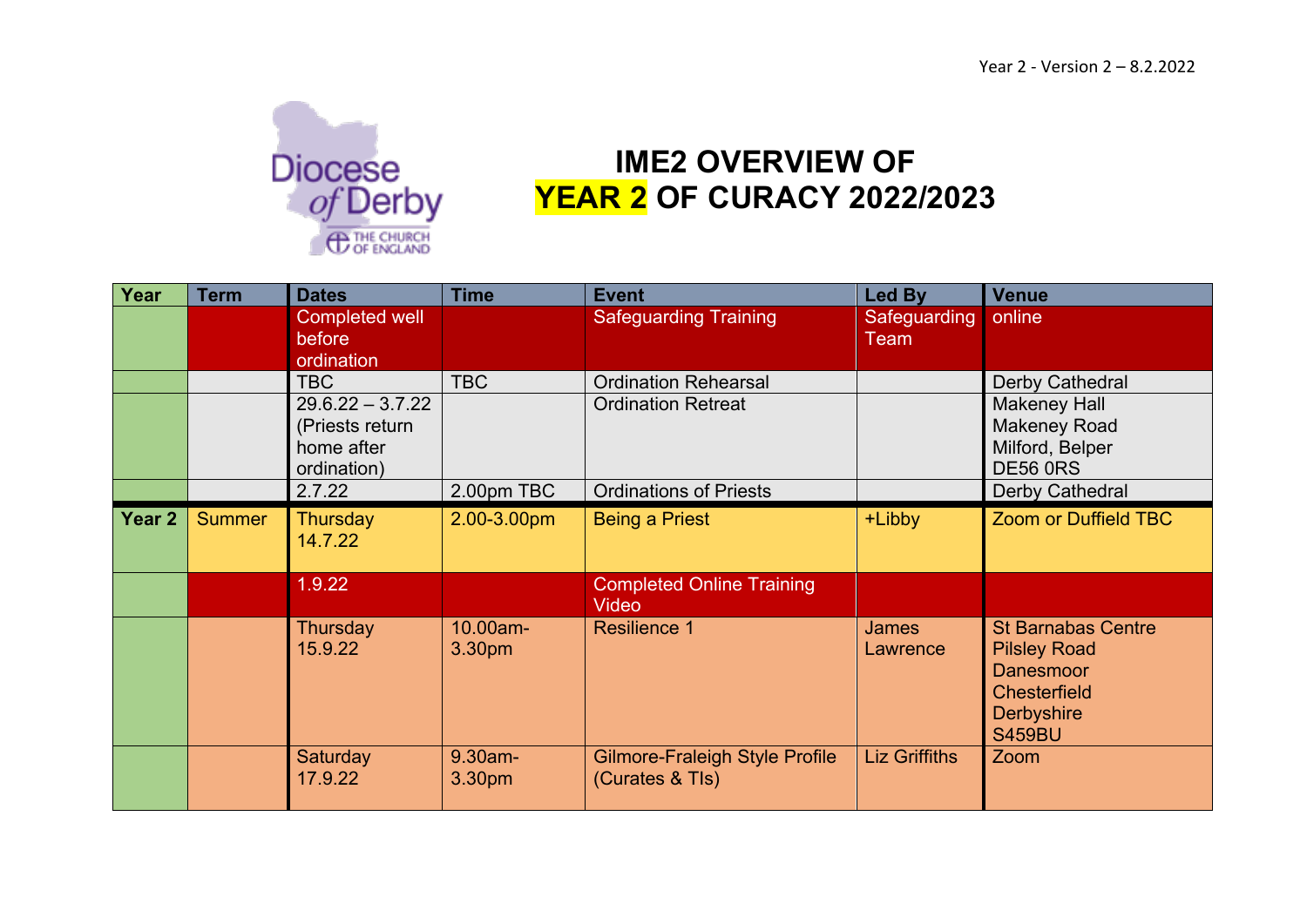|        | Friday 30.9.22 -<br><b>Sunday 2.10.22</b>              | <b>Arrive Fri by</b><br>4pm - depart<br>Sun after lunch | <b>Curate Residential</b><br>Conference                                                                                            | <b>Dwayne</b><br>Engh                             | <b>Launde Abbey</b><br>East Norton,<br>Leicestershire<br>LE7 9XB                                    |
|--------|--------------------------------------------------------|---------------------------------------------------------|------------------------------------------------------------------------------------------------------------------------------------|---------------------------------------------------|-----------------------------------------------------------------------------------------------------|
|        | Wednesday<br>12.10.22                                  | 7.00-9.30pm                                             | Weddings-<br>Theology & the law                                                                                                    | <b>Dwayne</b><br>Engh<br><b>Nadine</b><br>Waldron | Zoom                                                                                                |
|        | <b>Monday</b><br>$17.10.22 -$<br>Wednesday<br>19.10.22 | Arrive by<br>$3.30pm -$<br>depart Wed<br>after lunch    | <b>Clergy Conference</b>                                                                                                           |                                                   | <b>The Hayes Conference</b><br>Centre<br>Hayes Lane,<br><b>Swanick, Alfreton</b><br><b>DE55 1AU</b> |
|        | Saturday<br>26.11.22                                   | 10.00am-<br>4.00pm                                      | <b>Developing a Mission Strategy</b><br>St Alkmund's & St Anne's,<br>Derby, West End Mission<br>House & St Paul's Chester<br>Green | Jason<br>Kennedy<br><b>Ben Martin</b>             | <b>St Alkmund's Church</b><br><b>40 Kedleston Road</b><br>Derby DE22 1GU                            |
|        | 16.1.23                                                | DUE by noon                                             | 4 Portfolio Reflections DUE                                                                                                        |                                                   |                                                                                                     |
|        | 21.1.23                                                | 10.00-2.00pm                                            | Portfolio Surgery (OPTIONAL)                                                                                                       |                                                   | <b>Church House</b>                                                                                 |
| Spring | Thursday<br>19.1.23                                    | 10.00am-<br>4.00pm                                      | <b>Resilience 2</b>                                                                                                                | <b>James</b><br>Lawrence                          | Zoom                                                                                                |
|        | Wednesday<br>1.2.23                                    | 7.00-9.30pm                                             | On priesthood -<br><b>Empowering Leadership</b><br>Leadership & Collaboration                                                      | <b>Dwayne</b><br>Engh                             | <b>Christ Church</b><br><b>Bridge Street</b><br><b>Belper</b><br><b>DE56 1BA</b>                    |
|        | Wednesday<br>8.2.23                                    | 7.00-9.30pm                                             | <b>Inspiring Everyday Faith</b>                                                                                                    | <b>Nick</b><br><b>Shepherd</b>                    | Zoom                                                                                                |
|        | Thursday<br>16.2.23                                    | 7.00-9.30pm                                             | <b>Digital Media Communications</b>                                                                                                | Liz Morgan                                        | Zoom                                                                                                |